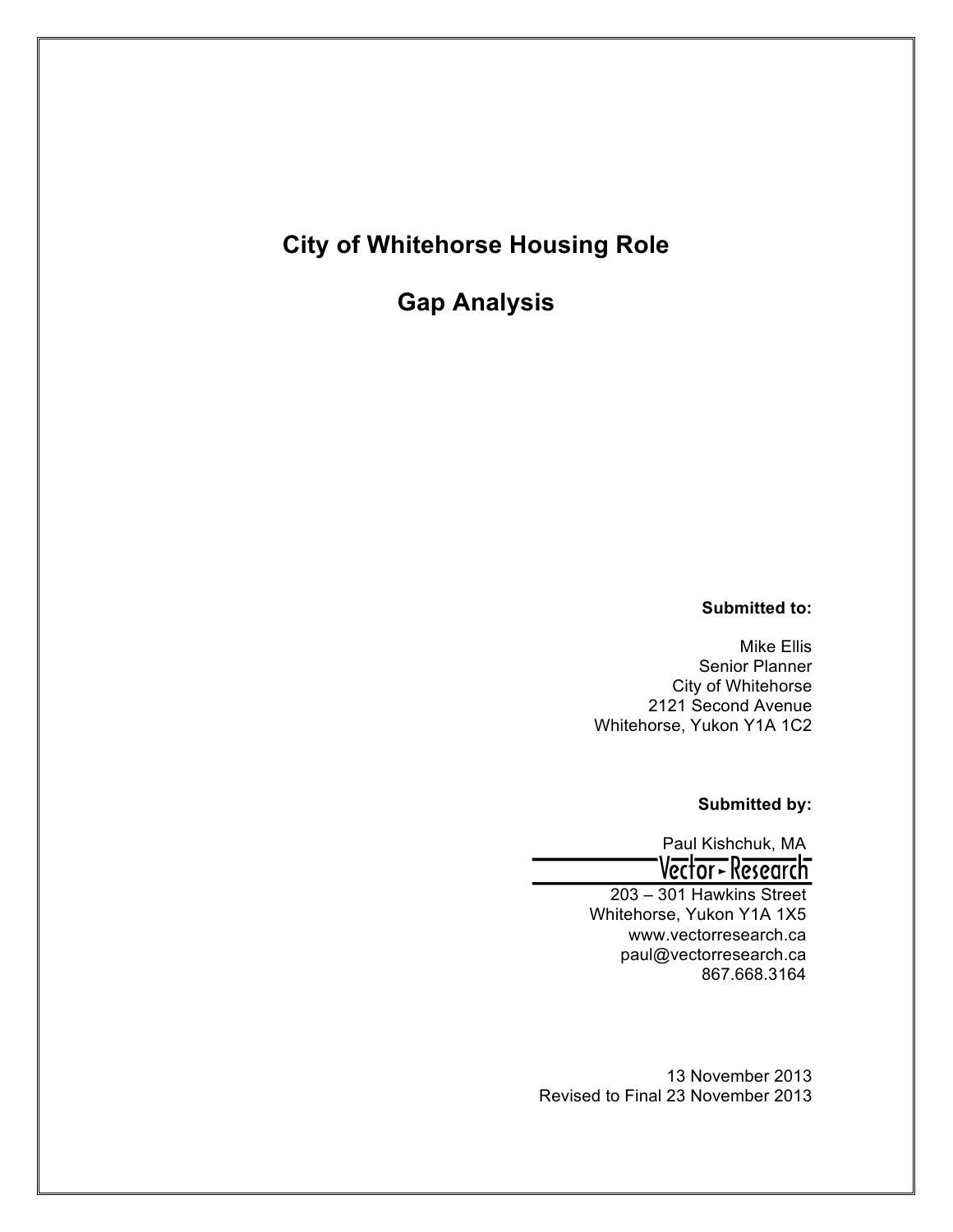# **City of Whitehorse Housing Role – Gap Analysis**

## **Table of Contents**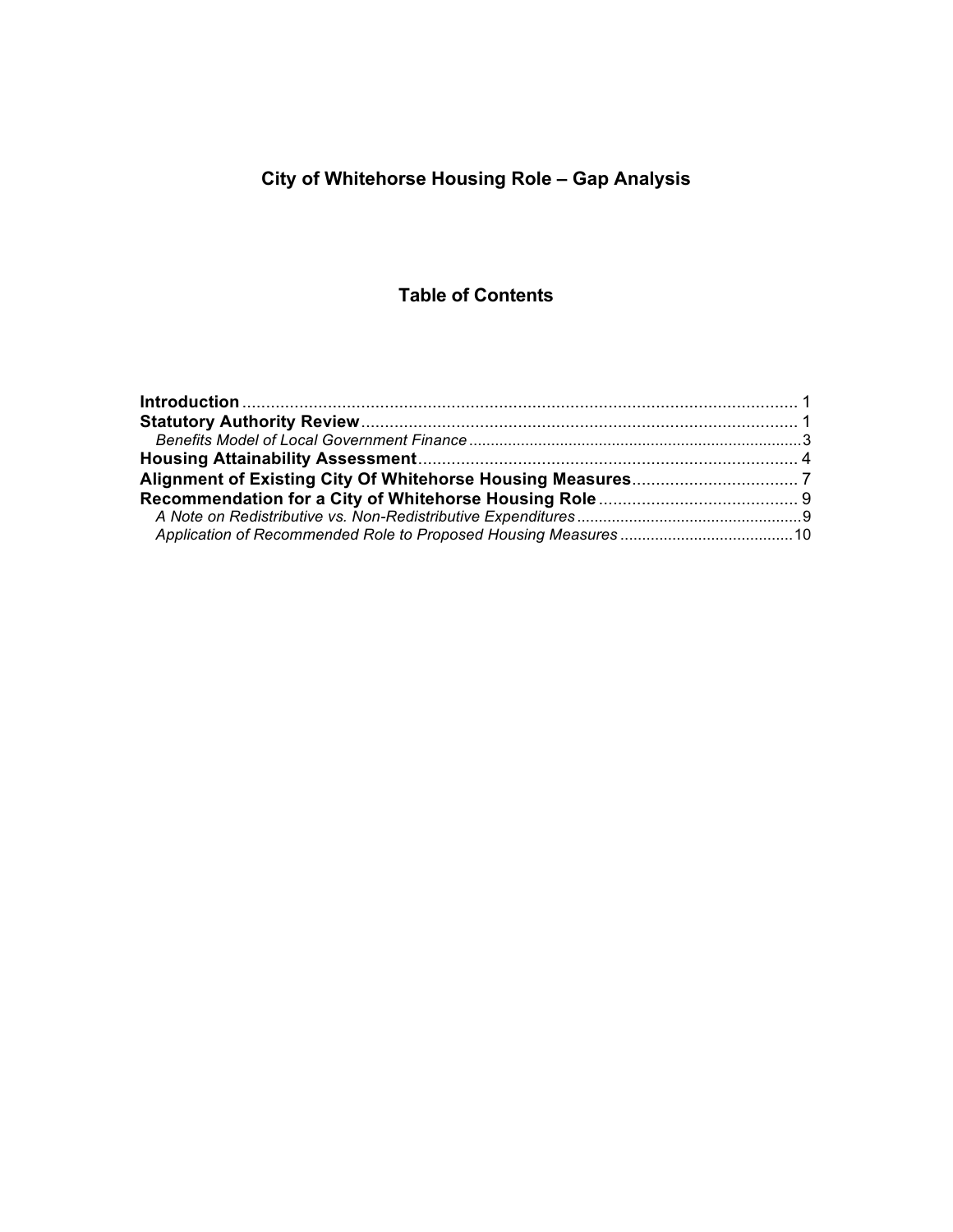#### **Introduction**

A key theme among the public input received during development of the City of Whitehorse's 2013 Strategic Plan was the need for increased efforts by the City to help ensure that housing is attainable for Whitehorse residents. The need for attainable housing was expressed both in terms of quality of life (community stability) and economic development (the interaction between housing attainability and the supply of labour).

The housing field in Whitehorse is densely populated with stakeholders having a housingrelated mandate. Seventeen government agencies and non-governmental organizations have been identified as having an interest in the supply and facilitation of housing at all stations on the attainable housing continuum, which includes non-market, near-market and market housing.

For the City of Whitehorse to play an effective role in ensuring that housing is attainable for Whitehorse residents, it must first develop an understanding of its current place in the housing field. This paper presents a gap analysis which illustrates the City's current place in the housing field and identifies whether a valid role exists for the City of Whitehorse to help ensure that housing is attainable for Whitehorse residents.

#### **Statutory Authority Review**

The powers of municipal governments are not outlined in Canada's constitution but are instead granted by provincial and territorial governments. For example, in Yukon, the roles and powers of the eight Yukon municipalities are outlined in a piece of territorial legislation – the *Municipal Act*. The preamble of the *Municipal Act* states:

WHEREAS this Act was developed in a spirit of partnership, mutual respect, and trust between the Government of the Yukon and the Association of Yukon Communities;

AND WHEREAS it is desirable to establish a framework for local government which provides for the development of safe, healthy, and orderly communities founded on the following principles:

That the Government of the Yukon recognizes municipalities as a responsible and accountable level of government;

That Yukon municipal governments are created by the Government of the Yukon and are responsible and accountable to the citizens they serve and to the Government of the Yukon;

That the primary responsibilities of Yukon municipal governments are services to property and good government to their residents and taxpayers;

The absence of a constitutional basis for municipal powers has resulted in varied approaches to the delineation of municipal roles and responsibilities in Canada. Authors C. Richard Tindal and Susan Nobes Tindal have described the different approaches to the delineation of municipal roles and responsibilities as ranging between "Home Rule" and "Dillon's Rule".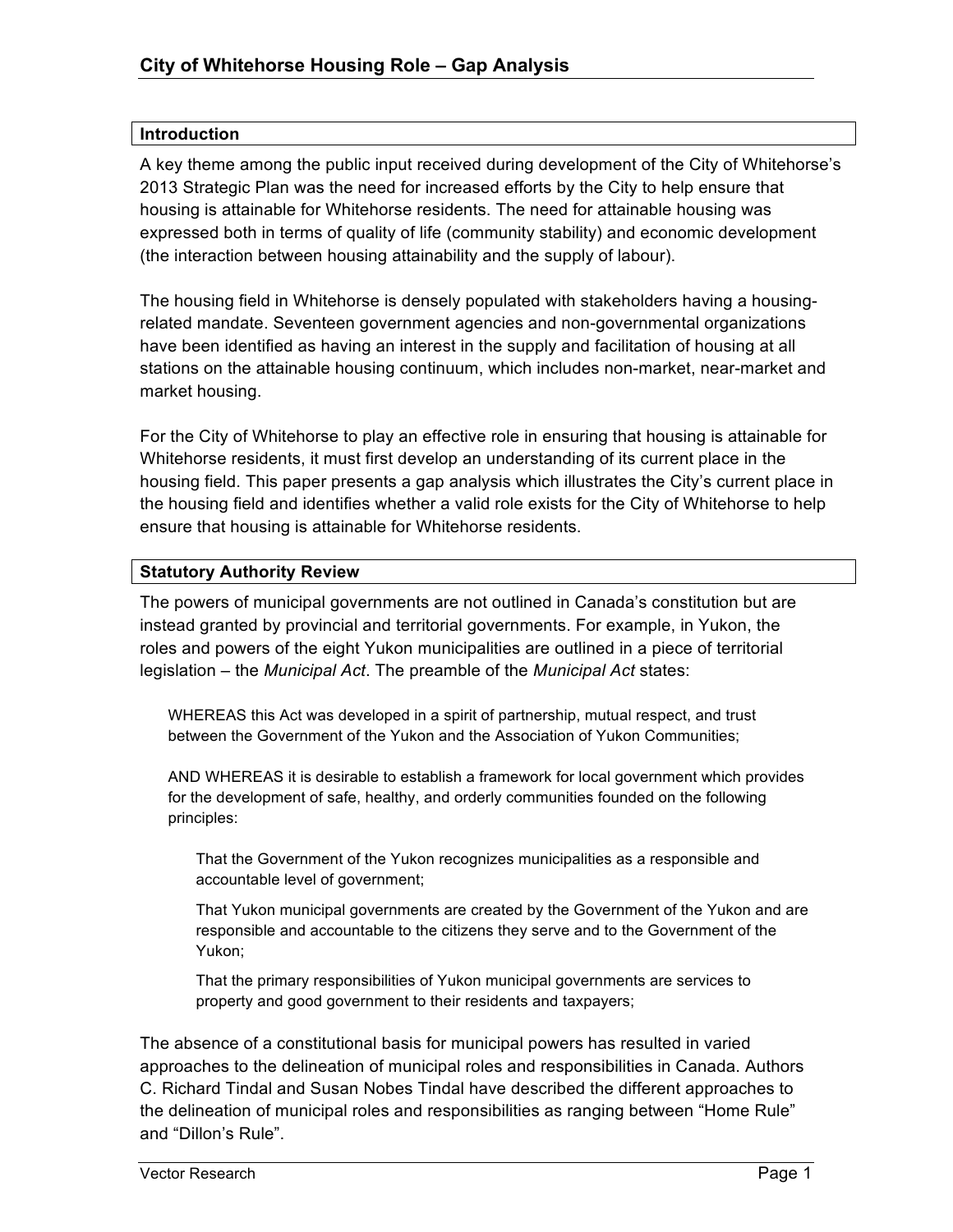Under the Home Rule, municipal governments may deliver any services to constituents that are not explicitly prohibited by provincial or territorial legislation. The table to the right shows counts of the words "house", "housing" and "dwelling" in the Yukon's *Municipal Act* (which runs to 190 pages in the bilingual version)*.* Nil occurrences of all three housing related words suggest that an a "front and center" housing role is not precluded by the governing legislation for Yukon municipalities.

|          | Number of<br><b>Municipal Act</b> |
|----------|-----------------------------------|
| Word     | <b>Occurrences</b>                |
| house    |                                   |
| housing  |                                   |
| dwelling |                                   |

## **Figure 6.1 The Scope for Municipal Action**



Reproduced from: Tindal, C.R. and Nobes Tindal, S. Local Government in Canada (seventh edition). 2009.

Under Dillon's Rule, municipalities may only deliver services in areas where they have expressly been granted permission to do so by a provincial or territorial government. In other words, unless a service delivery area appears on a prescriptive "laundry list", a municipality operating under Dillon's Rule may not deliver services in that area. Noting again that the words "house", "housing" and "dwelling" appear nowhere in the *Municipal Act,* it would appear that a "front and center" housing role is not intended by the governing legislation for Yukon municipalities.

So, with a "front and center" housing role for the City of Whitehorse neither precluded nor intended by the *Municipal Act,* it would appear that the rationale for a City of Whitehorse housing role high lies somewhere in the "mushy middle"*.* Indeed, the placing of a housing's role in the "mushy middle" is confirmed by section 248 of the *Municipal Act:* 

#### **Providing municipal benefits and services**

**248**(1) A municipality may, when it is in the public interest,

- (a) supply for public consumption; or,
- (b) provide for public benefit or convenience,

any service or product which the council considers is necessary or desirable for the residents of the municipality.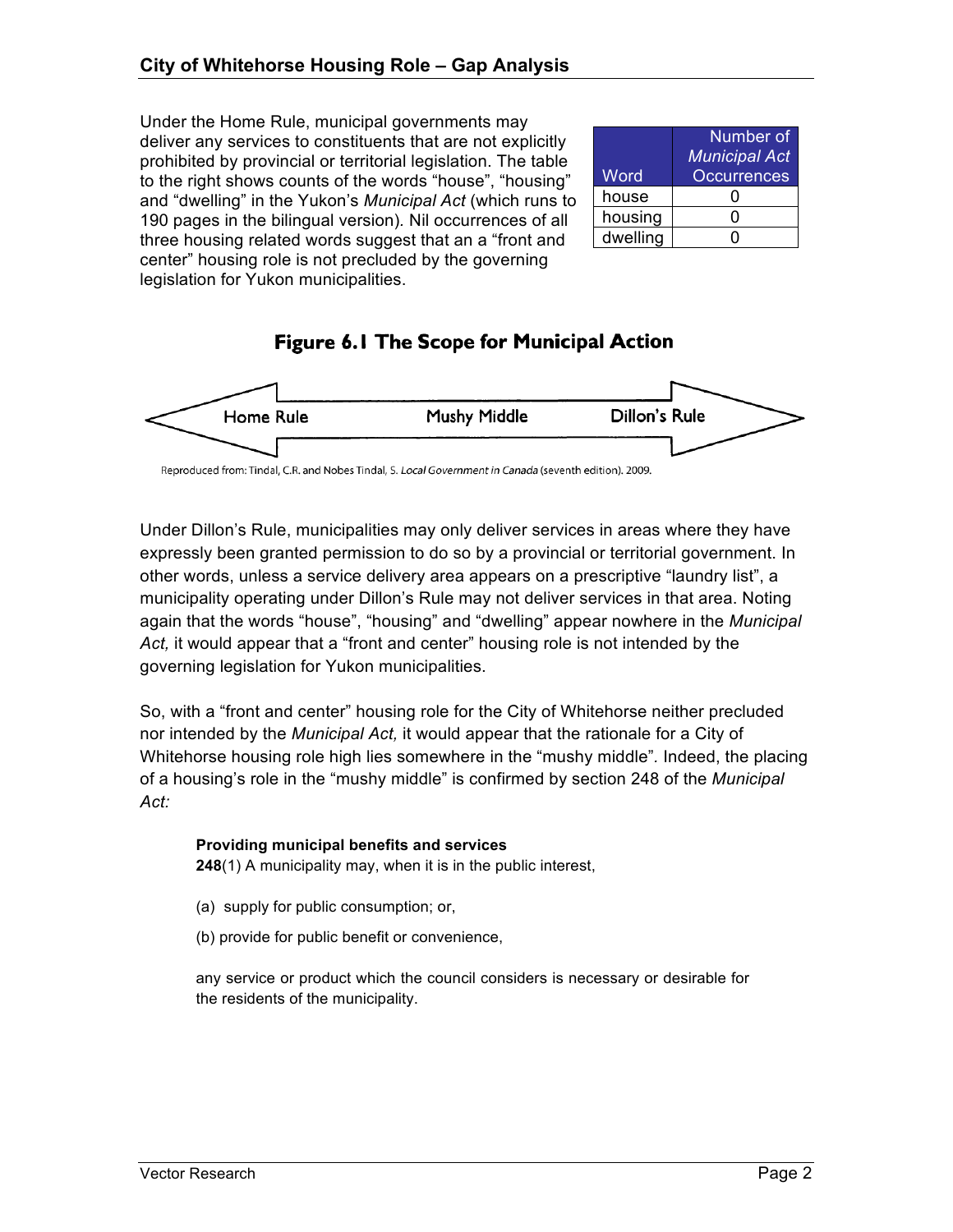#### *Benefits Model of Local Government Finance*

In the absence of a clear statutory basis for a City of Whitehorse housing role, an alternate approach is required to identify whether a valid housing role exists for the City of Whitehorse. In line with section 248 of the *Municipal Act,* a tool is needed to determine when the provision of a service or product is in the public interest. The benefits model of local government finance provides some guidance in this regard.<sup>1</sup>

The primary tenet of the benefits model of local government finance is that a decision to deliver a particular service must be based on the strength of the connection between a) who benefits from a given service and b) who pays for that same service. For services that are private in nature, such as water delivery and garbage collection, the connection between who benefits and who pays is very clear – if you do not pay your utility bill you can be cut off from receiving water delivery and garbage collection.

For services that are more public in nature – such as fire protection or local parks – the strength of the connection between who benefits from a service and who pays for the service is not quite so strong. A homeowner may pay property taxes for decades and never have to call the fire department while a renter newly arrived in Whitehorse may need fire services within weeks of arriving. Similarly, individuals who reside outside Whitehorse city limits and do not pay property taxes to the City of Whitehorse are in no way constrained from taking part in activities at Rotary Peace Park. The benefit connection is still strong enough, however, that most Whitehorse residents are willing to pay for such services through property taxes as they reasonably expect they may (or may again) benefit from municipal services such as fire protection or local parks.

Some services supplied by governments, such as social assistance or old age security, are redistributive in nature. Redistributive services transfer income or wealth from one group of individuals to another group of individuals through some form of taxation. The transfer of income or wealth is carried out through an intermediary – a government department or agency. Because an intermediary is involved, the link between service benefits received and who pays for the service becomes weak or severed.

The benefits model of local government finance suggests that services for which the link between benefits received and who pays is weak or severed should be financed with revenue sources other than property tax or user fees. As stated in the Guide to Municipal Finance:

"Services that redistribute income should be paid for by senior levels of government because they have a wider range of taxes than local governments and they generally have taxes that are more closely related to ability to pay, such as income taxes."<sup>2</sup>

Like all Yukon municipalities, the City of Whitehorse has been granted a very narrow range of revenue raising powers by the Yukon Government. Under sections 246 and 247 of the *Municipal Act,* the City of Whitehorse may raise revenues by levying property taxes and service charges as well as the imposition of business licenses and fees, inspection fees, parking fees, recreation fees, utility charges, fines, and penalties.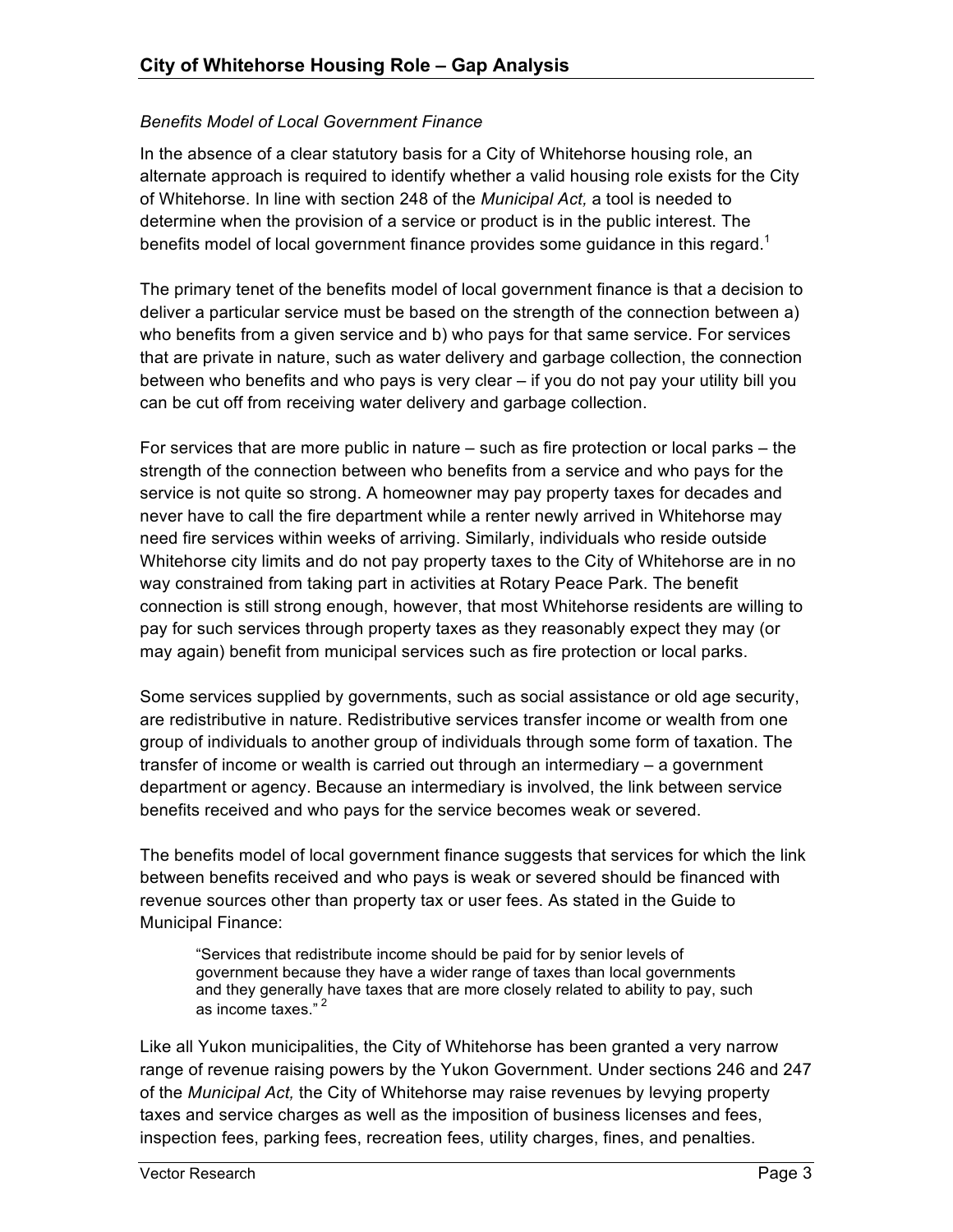In contrast, the Yukon Government enjoys revenue raising powers which allow it to levy a much broader array of taxes. Taxes currently collected by the Yukon Government include property tax, personal income tax, corporate income tax, fuel tax, liquor tax, cigarette tax and insurance tax.

So, from the perspective of the benefits model of public finance, the question is not whether the City of Whitehorse has the authority to deliver housing services but rather whether it has the fiscal means to finance the provision of services that are redistributive in nature. As the City of Whitehorse has been granted only a very narrow range of revenue raising powers, the benefits model indicates that the City Whitehorse should not be involved in the delivery of services which have a redistributive aspect.

At the same time, the City of Whitehorse clearly has a role to play in facilitating a high quality of life for its residents. Indeed, the City of Whitehorse's strategic vision challenges the City of Whitehorse to "continue to strive for a better quality of life that is reflected in its vibrant economy and social life.<sup>"3</sup> And the link between affordable housing and quality of life is clear:

Access to good quality affordable housing has community-wide benefits related to economic competitiveness, health, education, social inclusion and strengthened communities.4

Before considering how the City of Whitehorse can find balance between its fiscal circumstances and its vision for a better quality of life for Whitehorse residents, the next section of the paper presents an assessment of the current housing attainability situation in Whitehorse.

### **Housing Attainability Assessment**

As illustrated below, the range of housing situations available to residents of a community can be can be described along a continuum with three "stations": non-market housing, near-market housing and market housing.

| <b>Whitehorse Housing Continuum</b> |              |                                                            |                |                       |         |           |
|-------------------------------------|--------------|------------------------------------------------------------|----------------|-----------------------|---------|-----------|
| <b>Non-Market Housing</b>           |              | <b>Near-Market Housing</b><br>$( >30\% \text{ of income})$ |                | <b>Market Housing</b> |         |           |
| Emergency                           | Transitional | Social                                                     | Affordable     | Affordable            | Rental  | Home      |
| <b>Shelters</b>                     | Housing      | Housing                                                    | Rental<br>Home |                       | Housing | Ownership |
|                                     |              |                                                            | Housing        | Ownership             |         |           |

The characteristics of each station in the Whitehorse context are described in the tables on the following three pages. The tables also include an assessment of current attainability, the organizations and agencies currently addressing different needs along the housing continuum in Whitehorse, the degree of income redistribution corresponding to the station and a suggested role for the City of Whitehorse.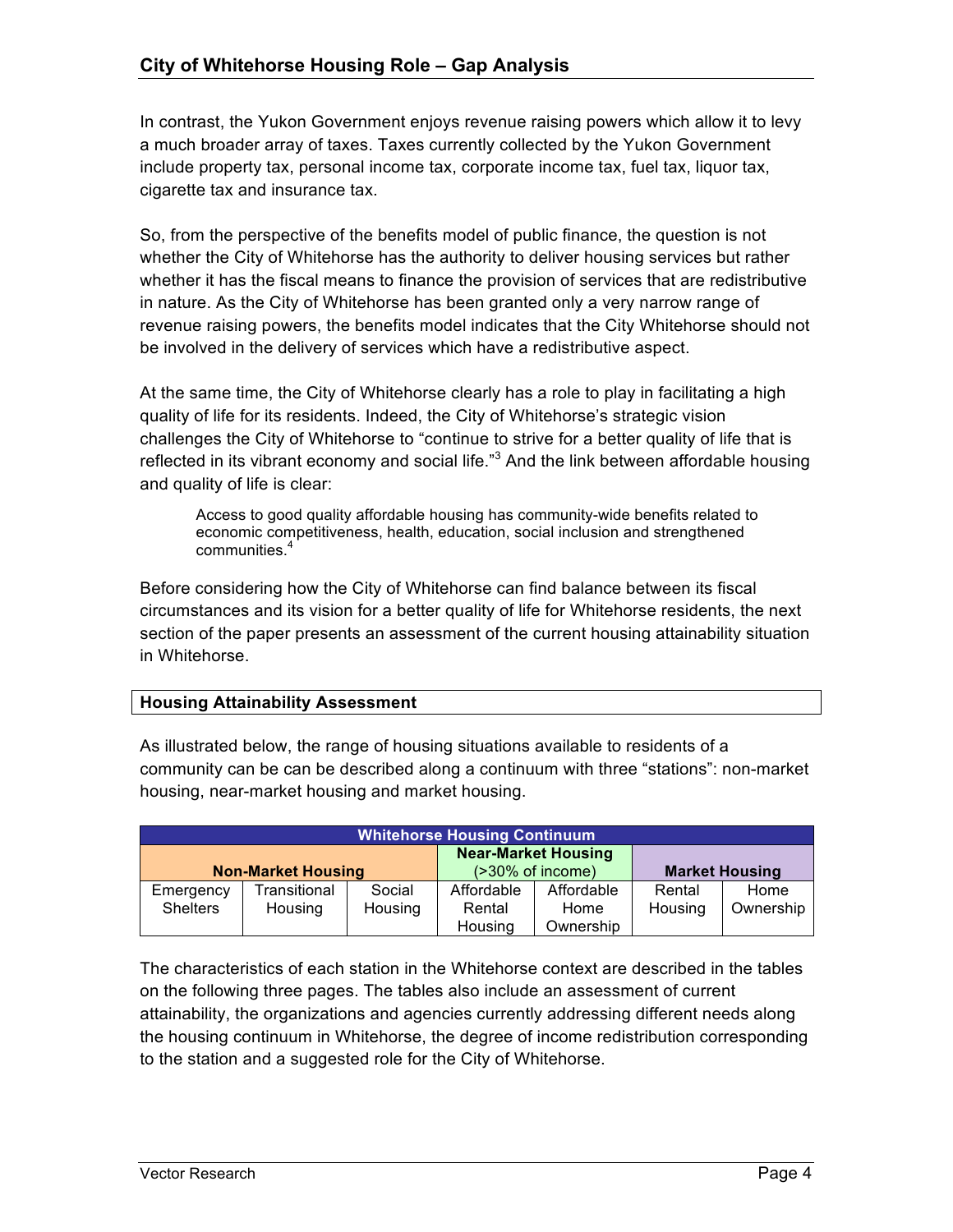| <b>Station: Non-market housing</b>              |                                                                                                                                                                                                                                                                                                                                                                                                                                                                                                                                                    |  |  |
|-------------------------------------------------|----------------------------------------------------------------------------------------------------------------------------------------------------------------------------------------------------------------------------------------------------------------------------------------------------------------------------------------------------------------------------------------------------------------------------------------------------------------------------------------------------------------------------------------------------|--|--|
| Description:                                    | Directly supplied by government agencies at zero or nominal cost<br>to individuals receiving housing services. Types of non-market<br>housing includes emergency shelters, transitional housing and<br>social housing.                                                                                                                                                                                                                                                                                                                             |  |  |
| Whitehorse<br>example(s):                       | Emergency shelters: Salvation Army, Kaushee's Place, Youth<br>beds at Sarah Steele Detox Facility<br>Transitional housing: Betty's Haven<br>Social housing: Grey Mountain Housing Society; Whitehorse<br>Housing Authority; Kwanlin Dun First Nation                                                                                                                                                                                                                                                                                               |  |  |
| Current state of<br>attainability:              | Data not available.                                                                                                                                                                                                                                                                                                                                                                                                                                                                                                                                |  |  |
| <b>Current station</b><br>participants:         | <b>Blood Ties Four Directions</b><br>Canada Mortgage and Housing Corporation<br><b>Council for Yukon First Nations</b><br><b>Grey Mountain Housing Society</b><br>Habitat for Humanity Yukon<br><b>Yukon Health and Social Services</b><br>Kwanlin Dun First Nation<br><b>Northern Housing Coalition</b><br>Options for Independence<br><b>Salvation Army</b><br>Ta'an Kwäch'än Council<br><b>Whitehorse Housing Authority</b><br>Whitehorse Yukon Safe Housing Society<br><b>Yukon Anti-Poverty Coalition</b><br><b>Yukon Housing Corporation</b> |  |  |
| Degree of income<br>redistribution<br>required: | High - shelter options are supplied by governments or<br>government agencies through direct intervention in the housing<br>market.                                                                                                                                                                                                                                                                                                                                                                                                                 |  |  |
| Role for City of<br>Whitehorse:                 | The direct supply of non-market housing requires the<br>redistribution of income. As such, the role for the City of<br>Whitehorse for non-market types of housing should be limited to<br>"moral suasion" (i.e., the coercion of activity by existing<br>stakeholders in directions not specified by existing statutes or<br>policy).                                                                                                                                                                                                              |  |  |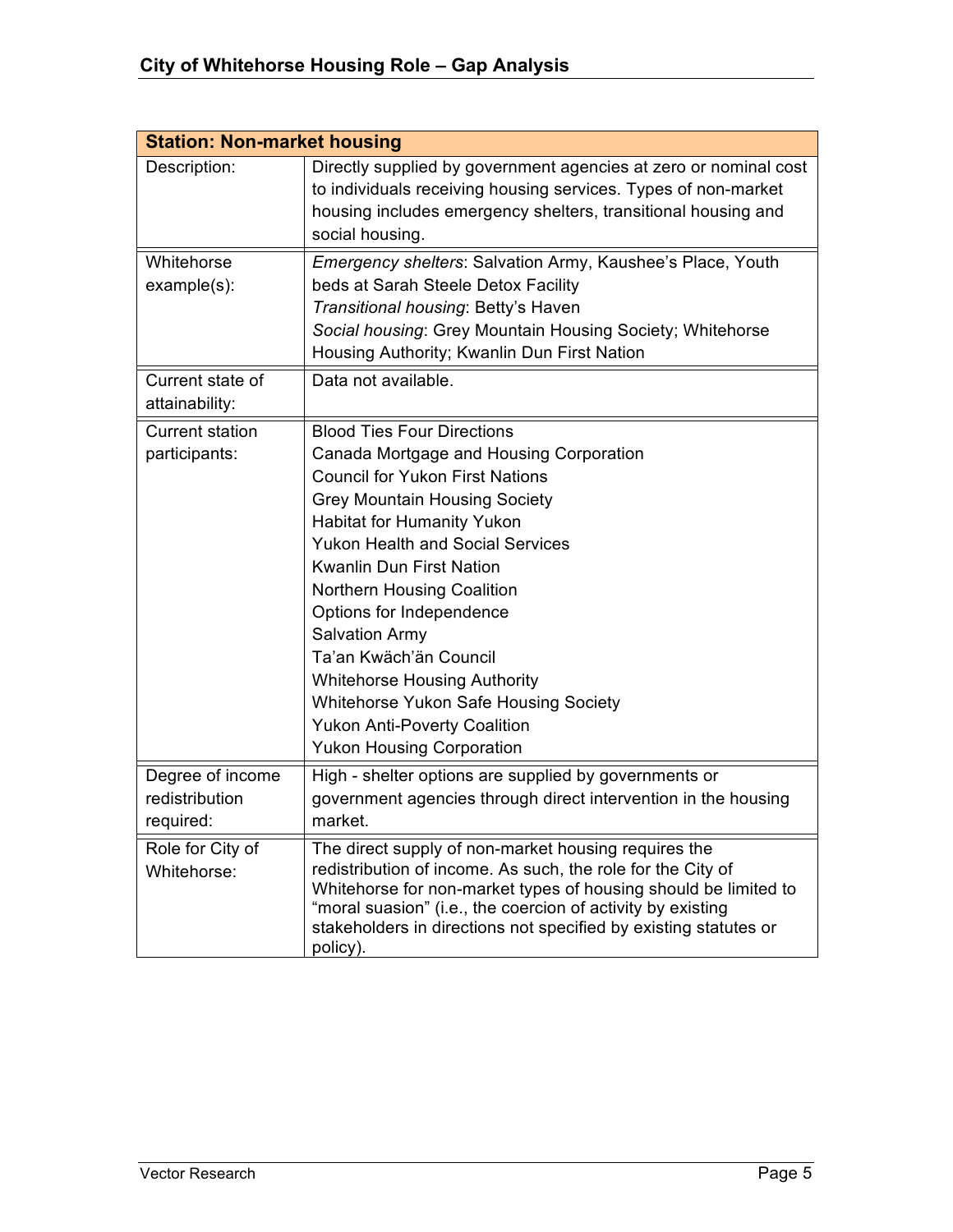| <b>Station: Near-Market Housing (&gt;30% of income)</b> |                                                                    |  |  |
|---------------------------------------------------------|--------------------------------------------------------------------|--|--|
| Description:                                            | Housing units supplied by the private market to individuals and    |  |  |
|                                                         | families spending more than 30% of their total income on rental    |  |  |
|                                                         | and owner-occupied accommodation.                                  |  |  |
| Whitehorse                                              | Rental units: 30% of Whitehorse households live in rental          |  |  |
| example(s):                                             | accommodation.                                                     |  |  |
|                                                         | Owner-occupied units: 69% of Whitehorse households are             |  |  |
|                                                         | home-owners.                                                       |  |  |
|                                                         | [Source: 2011 National Household Survey]                           |  |  |
| Current state of                                        | Rental units: 41% of Whitehorse residents living in rental         |  |  |
| attainability:                                          | accommodation are spending 30% or more of total income on          |  |  |
|                                                         | shelter costs.                                                     |  |  |
|                                                         | Owner-occupied units: 14% of Whitehorse homeowners are             |  |  |
|                                                         | spending 30% or more of total income on shelter costs              |  |  |
|                                                         | [Source: 2011 National Household Survey. Note: excludes households |  |  |
|                                                         | with zero or negative income]                                      |  |  |
| <b>Current station</b>                                  | Canada Mortgage and Housing Corporation                            |  |  |
| participants:                                           | <b>Energy Solutions Centre</b>                                     |  |  |
|                                                         | <b>Private Rental Unit Owners</b>                                  |  |  |
|                                                         | <b>Private Homeowners</b>                                          |  |  |
|                                                         | <b>Yukon Housing Corporation</b>                                   |  |  |
| Degree of income                                        | Moderate for rental - 59% of Whitehorse households living in       |  |  |
| redistribution                                          | rental accommodation are spending less than 30% of total           |  |  |
| required:                                               | income on shelter.                                                 |  |  |
|                                                         | Low for owner-occupied – 86% of Whitehorse households who          |  |  |
|                                                         | own their homes are spending less than 30% of total income on      |  |  |
|                                                         | shelter.                                                           |  |  |
|                                                         | [Source: 2011 National Household Survey. Note: excludes households |  |  |
|                                                         | with zero or negative income]                                      |  |  |
| Role for City of                                        | As rents and home prices are determined in freely operating        |  |  |
| Whitehorse:                                             | markets, only a limited role exists for the City of Whitehorse at  |  |  |
|                                                         | the near-market station. Increasing household incomes so that      |  |  |
|                                                         | fewer households need to spend more than 30% of total              |  |  |
|                                                         | household income on shelter costs would involve a redistribution   |  |  |
|                                                         | of income which is not within the fiscal means of the City of      |  |  |
|                                                         | Whitehorse. The City's focus should be on measures that result     |  |  |
|                                                         | in lower rental costs and reduce overall development costs.        |  |  |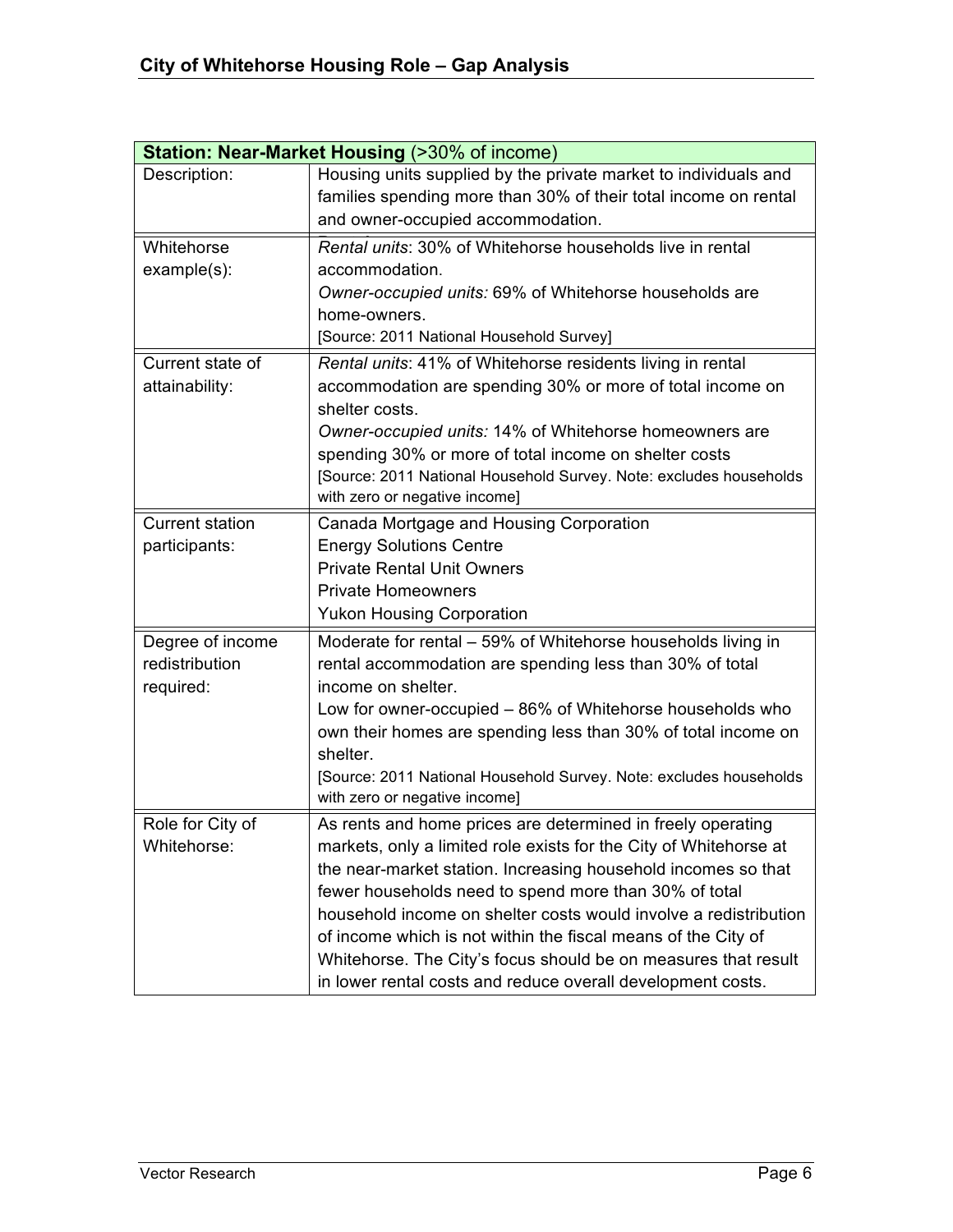| <b>Station: Market Housing</b>                  |                                                                                                                                                                                                                                                                                                                                                                                                                                                                                                                                                                                                              |
|-------------------------------------------------|--------------------------------------------------------------------------------------------------------------------------------------------------------------------------------------------------------------------------------------------------------------------------------------------------------------------------------------------------------------------------------------------------------------------------------------------------------------------------------------------------------------------------------------------------------------------------------------------------------------|
| Description:                                    | Housing units supplied by the private market to individuals and<br>families spending less than 30% of their total income on rental<br>and owner-occupied accommodation.                                                                                                                                                                                                                                                                                                                                                                                                                                      |
| Whitehorse<br>example(s):                       | Rental units: 30% of Whitehorse households live in rental<br>accommodation.<br>Owner-occupied units: 69% of Whitehorse households are<br>home-owners.<br>[Source: 2011 National Household Survey]                                                                                                                                                                                                                                                                                                                                                                                                            |
| Current state of<br>attainability:              | Rental units - 59% of Whitehorse households living in rental<br>accommodation are spending less than 30% of total income on<br>shelter.<br>Owner-occupied units - 86% of Whitehorse households who<br>own their homes are spending less than 30% of total income on<br>shelter.<br>[Source: 2011 National Household Survey. Note: excludes<br>households with zero or negative income]                                                                                                                                                                                                                       |
| <b>Current station</b><br>participants:         | Canada Mortgage and Housing Corporation<br><b>Energy Solutions Centre</b><br><b>Private Rental Unit Owners</b><br><b>Private Homeowners</b><br><b>Yukon Housing Corporation</b>                                                                                                                                                                                                                                                                                                                                                                                                                              |
| Degree of income<br>redistribution<br>required: | None - as noted in the Yukon Housing Corporation report<br>Comprehensive Review and Assessment of Housing Issues in<br>the Yukon (March 2013): "Overall, Whitehorse has a well<br>functioning housing system and generally healthy market. The<br>market has responded to demand for mid-market and multi-unit<br>forms, which have helped to fill out the continuum of options, at<br>least on the ownership part of the housing system. The one<br>notable exception is that there has been a very low level of<br>rental development and the fundamentals simply do not favour<br>this sector." [page 19] |
| Role for City of<br>Whitehorse:                 | To maintain existing housing related-measures so that current<br>percentages of renters and homeowners who are spending<br>more than 30% of total income on shelter does not increase.                                                                                                                                                                                                                                                                                                                                                                                                                       |

### **Alignment of Existing City Of Whitehorse Housing Measures**

As noted in the *Housing: City Role Discussion Paper* prepared by the City of Whitehorse Planning Department in June 2013, the City already has a variety of housing measures in place. The measures include: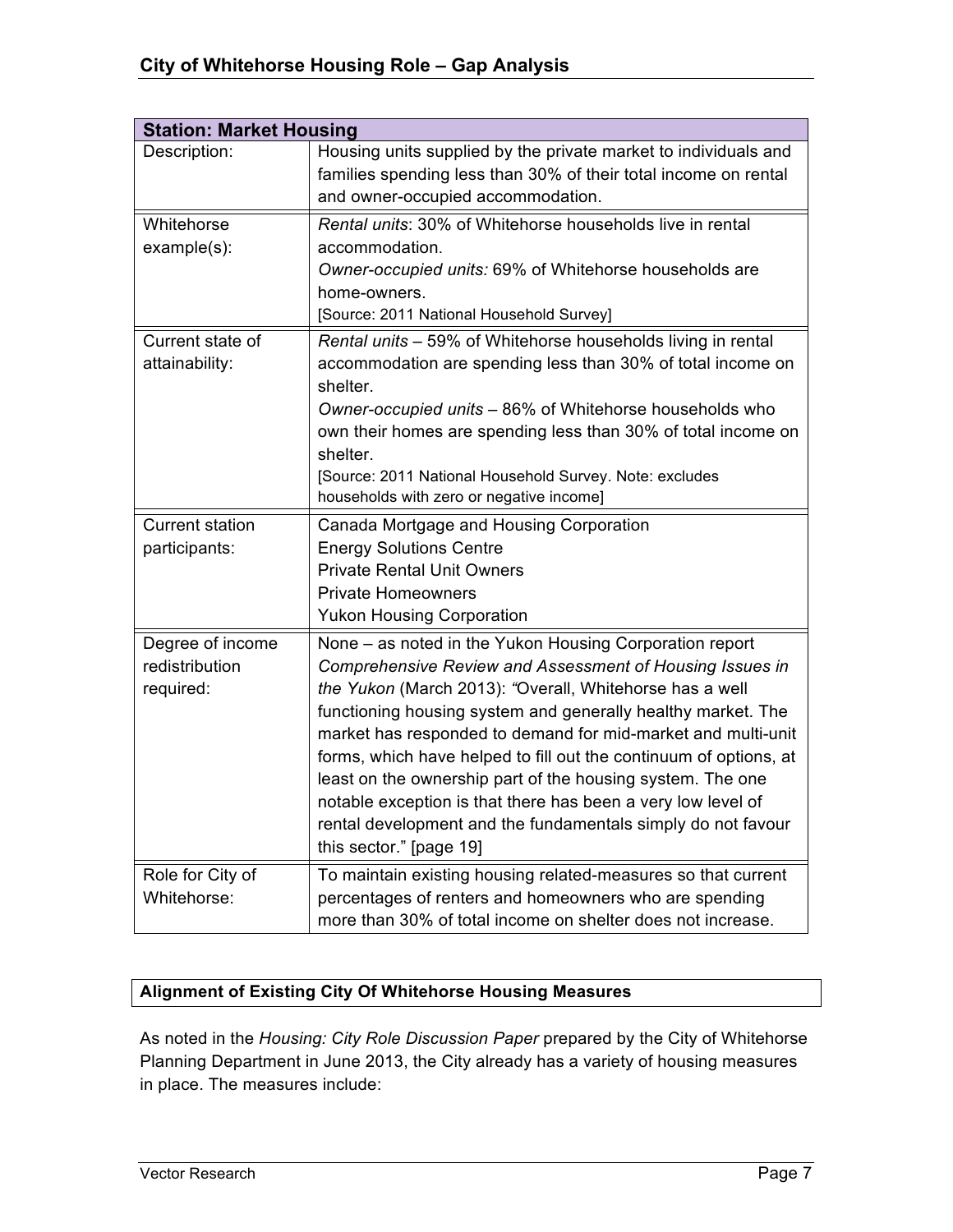**Zoning Bylaw Rewrite** (2012-20): introduced or expanded several measures which contribute to housing attainability:

- smaller lot sizes, increased site coverage and reduced setbacks;
- removal of story-based height restrictions;
- multiple housing (living suites and garden suites) and supportive housing permitted in more zones;
- hostels and boarding *I* rooming houses permitted in more zones;
- mixed use designations permitted throughout downtown commercial areas;
- reduction in regulatory restrictions on secondary suites; and,
- various accessibility initiatives.

**Development Incentives Policy:** provides financial incentives for projects that deliver rental units, supportive housing and mixed-use buildings.

**Infill Development:** infill development projects increase housing density in locations already serviced by basic public infrastructure and amenities and can have reduce overall development costs which can translate to increased affordability for land purchasers.

**Partnerships:** city staff are actively participating with a number of non-profit organizations focused on addressing housing issues in the community.

| <b>Market</b><br><b>Station</b>           | <b>CoW</b><br><b>Housing Role</b>                                                                                                                            | <b>Existing Housing Measure</b>                                                                                                                                                                                                                                                                                                                                                                                                                                                                                                                                       |  |  |
|-------------------------------------------|--------------------------------------------------------------------------------------------------------------------------------------------------------------|-----------------------------------------------------------------------------------------------------------------------------------------------------------------------------------------------------------------------------------------------------------------------------------------------------------------------------------------------------------------------------------------------------------------------------------------------------------------------------------------------------------------------------------------------------------------------|--|--|
| $Non-$<br><b>Market</b><br><b>Housing</b> | Moral suasion only.                                                                                                                                          | - Supportive housing permitted in more zones.<br>- Active participation with organizations and agencies<br>working to solve Whitehorse housing issues.                                                                                                                                                                                                                                                                                                                                                                                                                |  |  |
| Near-<br><b>Market</b><br><b>Housing</b>  | Implement non-<br>redistributive<br>measures that lower<br>costs to supply<br>rental<br>accommodation and<br>reduce overall<br>housing<br>development costs. | - Zoning bylaw changes:<br>· smaller lot sizes, increased site coverage and<br>reduced setbacks;<br>• removal of story-based height restrictions;<br>• multiple housing (living suites and garden suites)<br>permitted in more zones;<br>• hostels and boarding / rooming houses<br>permitted in more zones;<br>• mixed use designations permitted throughout<br>downtown commercial areas;<br>• reduction in regulatory restrictions on secondary<br>suites; and,<br>• various accessibility initiatives.<br>- Development Incentives Policy<br>- Infill development |  |  |
| <b>Market</b><br>Housing                  | Maintain existing<br>housing related-<br>measures.                                                                                                           | - See lists above for non-market and near-market<br>housing measures.                                                                                                                                                                                                                                                                                                                                                                                                                                                                                                 |  |  |

The integration of the current array of City of Whitehorse housing-related measures and initiatives with the three stations on the housing continuum is illustrated below: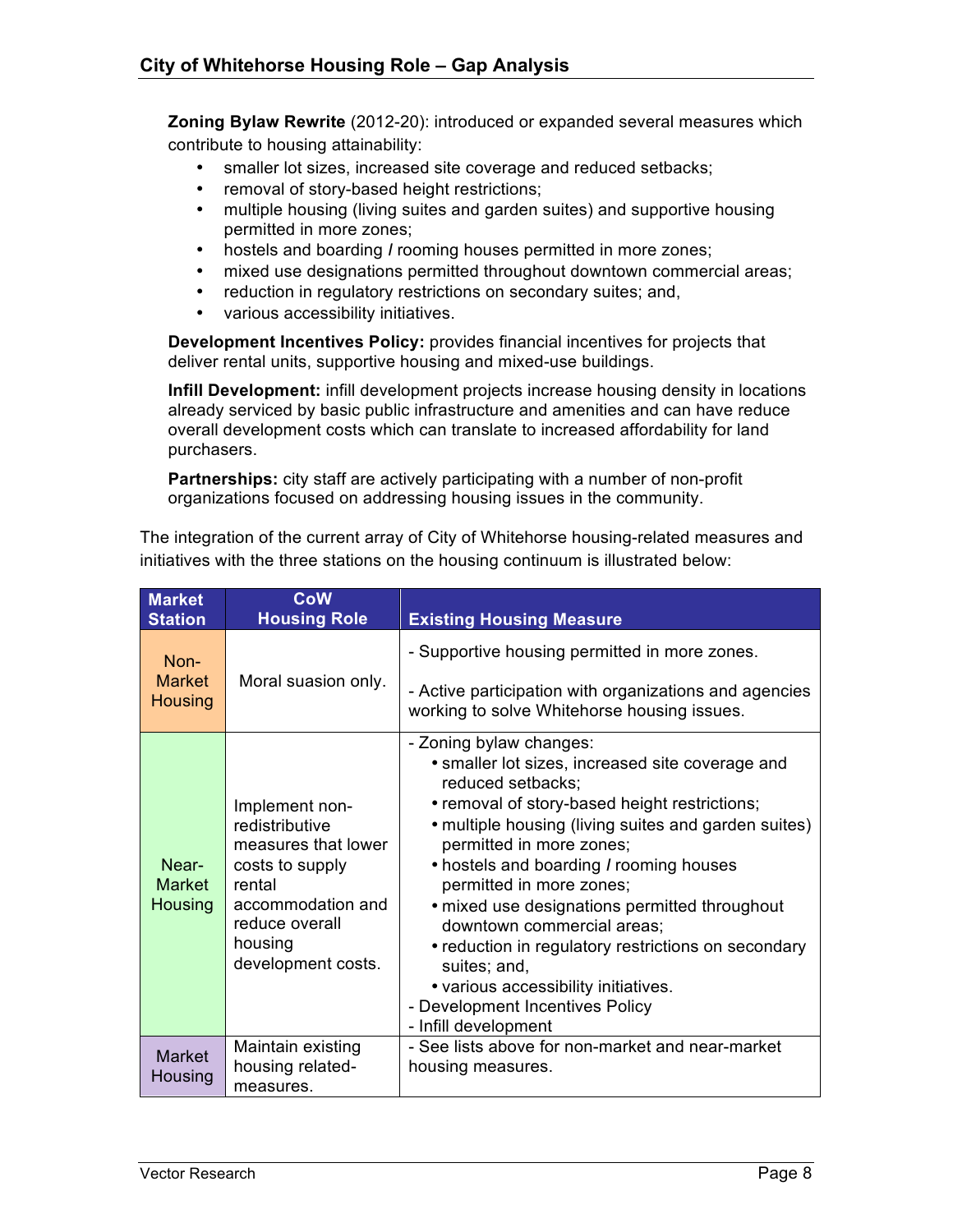#### **Recommendation for a City of Whitehorse Housing Role**

The City of Whitehorse definitely has a role to play in the housing field helping to ensure that housing is attainable for Whitehorse residents. However, Whitehorse is a small municipality situated in a remote northern location with a narrow range of revenue raising powers. As such, it must consider very carefully how to achieve its that part of its strategic vision which challenges the City of Whitehorse to "continue to strive for a better quality of life that is reflected in its vibrant economy and social life".

On the basis of the gap analysis presented in this paper, the recommended housing role for the City of Whitehorse is:

Implement non-redistributive measures that have potential to lower costs to supply rental accommodation and reduce overall housing development costs with the objective of reducing the percentage of Whitehorse households spending more than 30% of their total income on rental and owner-occupied accommodation.

#### *A Note on Redistributive vs. Non-Redistributive Expenditures*

As the distinction between redistributive and non-redistributive expenditures is key to understanding the City of Whitehorse's housing role, the table below provides some examples of each in a municipal context.

#### **Redistributive Expenditures**

Example: *Renovation Grants to Landlords* – measures that require the voting of municipal revenue to a specific expenditure purpose are by their nature redistributive since they take revenue raised for one purpose (e.g., shared civil infrastructure) and redirect it to individual entities.

Example: *Land Grants* – when land owned by a municipality is transferred to a third party, the municipality forgoes the sale proceeds it would have received had the land been sold on the open market. The foregone sale proceeds, owned in common by municipal residents, are redistributed to a discrete entity.

#### **Non-Redistributive Expenditures**

Example: *In-kind Staff Time* – staff time is essentially a fixed cost for a municipal government. As a result, the use of staff time to participate in community-based planning discussions does not represent a redistributive expenditure.

Example: *Foregoing Incremental Property Tax Revenue Increases* – a municipality could choose to encourage development of rental units by allowing secondary suites to be built on existing properties. If it also chose to forgo the additional property tax revenue associated with the new suite, the forgone tax revenue would not constitute a redistribution of income as the municipality had not yet been receiving the additional property tax revenue.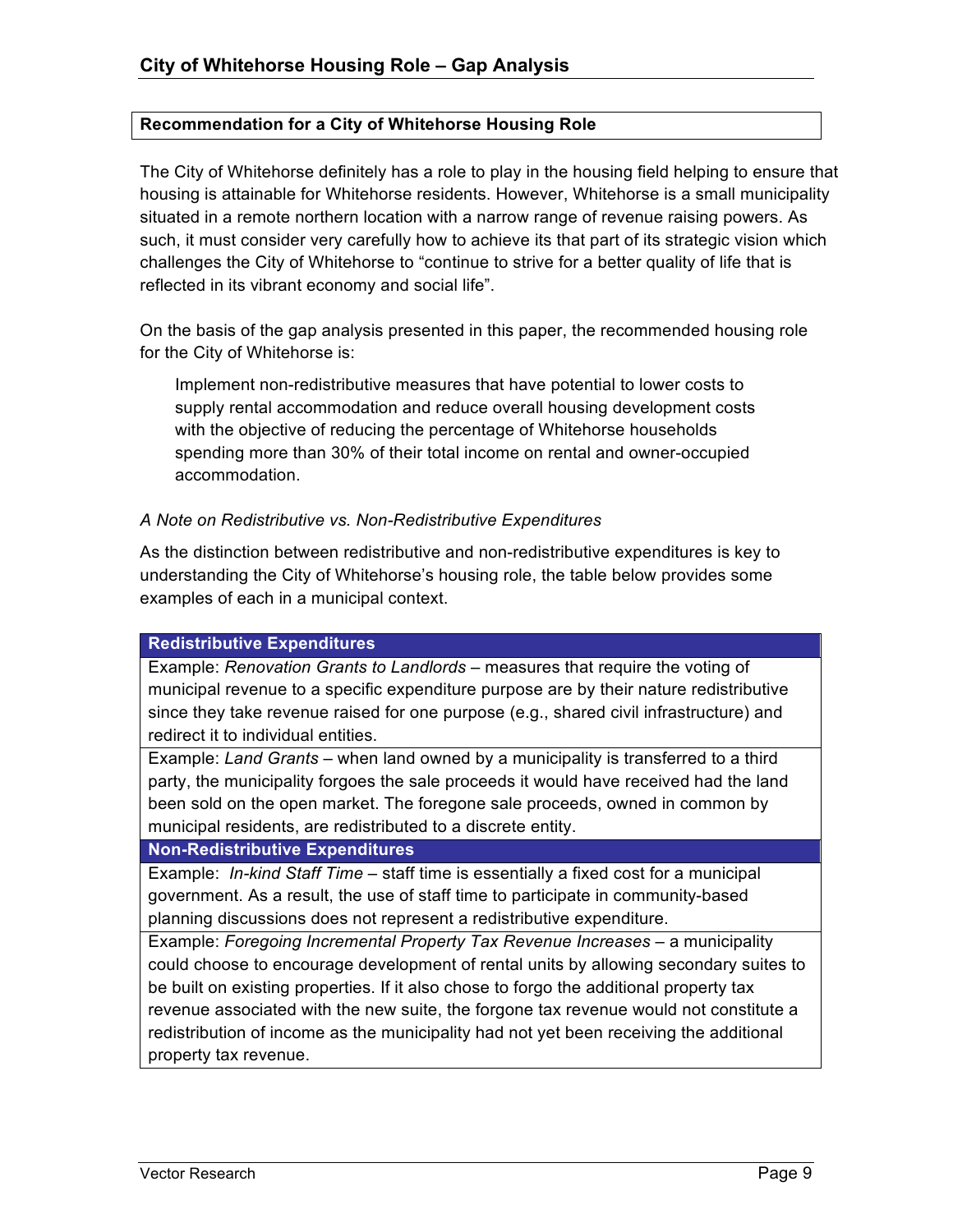#### *Application of Recommended Role to Proposed Housing Measures*

A series of approaches to attainable housing – an Attainable Housing Toolkit – are outlined in Appendix I of the Planning Department's June 2013 *Housing: City Role Discussion Paper.* The table below lists the measures described in Appendix I and presents an assessment of whether the City of Whitehorse should pursue the measure according to the recommended City of Whitehorse housing role.

| <b>Appendix I Measure</b>                     | Income non-<br>redistributive? | <b>Potential to</b><br>reduce<br>housing<br>supply<br>costs? | <b>Pursue</b><br>measure? |
|-----------------------------------------------|--------------------------------|--------------------------------------------------------------|---------------------------|
| Density Bonusing                              |                                |                                                              | <b>ves</b>                |
| Inclusionary Zoning                           |                                |                                                              | ves                       |
| <b>Affordable Housing Agreements</b>          |                                |                                                              | no                        |
| <b>Land Grants</b>                            |                                |                                                              | no                        |
| Affordable Housing Fund                       |                                |                                                              | no                        |
| <b>Secondary Suites</b>                       |                                |                                                              | ves                       |
| Infill                                        |                                |                                                              | ves                       |
| <b>Fast Tracking Development Applications</b> |                                |                                                              | yes                       |
| Waiving/Reducing Fees and Charges             |                                |                                                              | yes                       |
| <b>Resale Price Restrictions</b>              |                                |                                                              | no                        |
| <b>Renovation Grants to Landlords</b>         |                                |                                                              | no                        |
| <b>Conversion Control</b>                     |                                |                                                              | no                        |
| <b>Demolition Controls</b>                    |                                |                                                              | yes                       |

On the basis of the assessment presented above, the City of Whitehorse should pursue the following housing measures which do not require the redistribution of income and which hold potential to reduce housing supply costs<sup>1</sup>:

- Density Bonusing
- Inclusionary Zoning
- Secondary Suites
- Infill
- Fast Tracking Development Applications
- Waiving/Reducing Fees and Charges
- Demolition Controls

The City should also continue to use moral suasion through participation with organizations and agencies working to solve Whitehorse housing issues to attempt influence an increase in the supply of non-market housing.

#### ಲ

 $1$  By implication, housing measures that do require the redistribution of income and should not be pursued by the City of Whitehorse include: Affordable Housing Agreements, Land Grants, Affordable Housing Fund, Resale Price Restrictions, Renovation Grants to Landlords and Conversion Control.